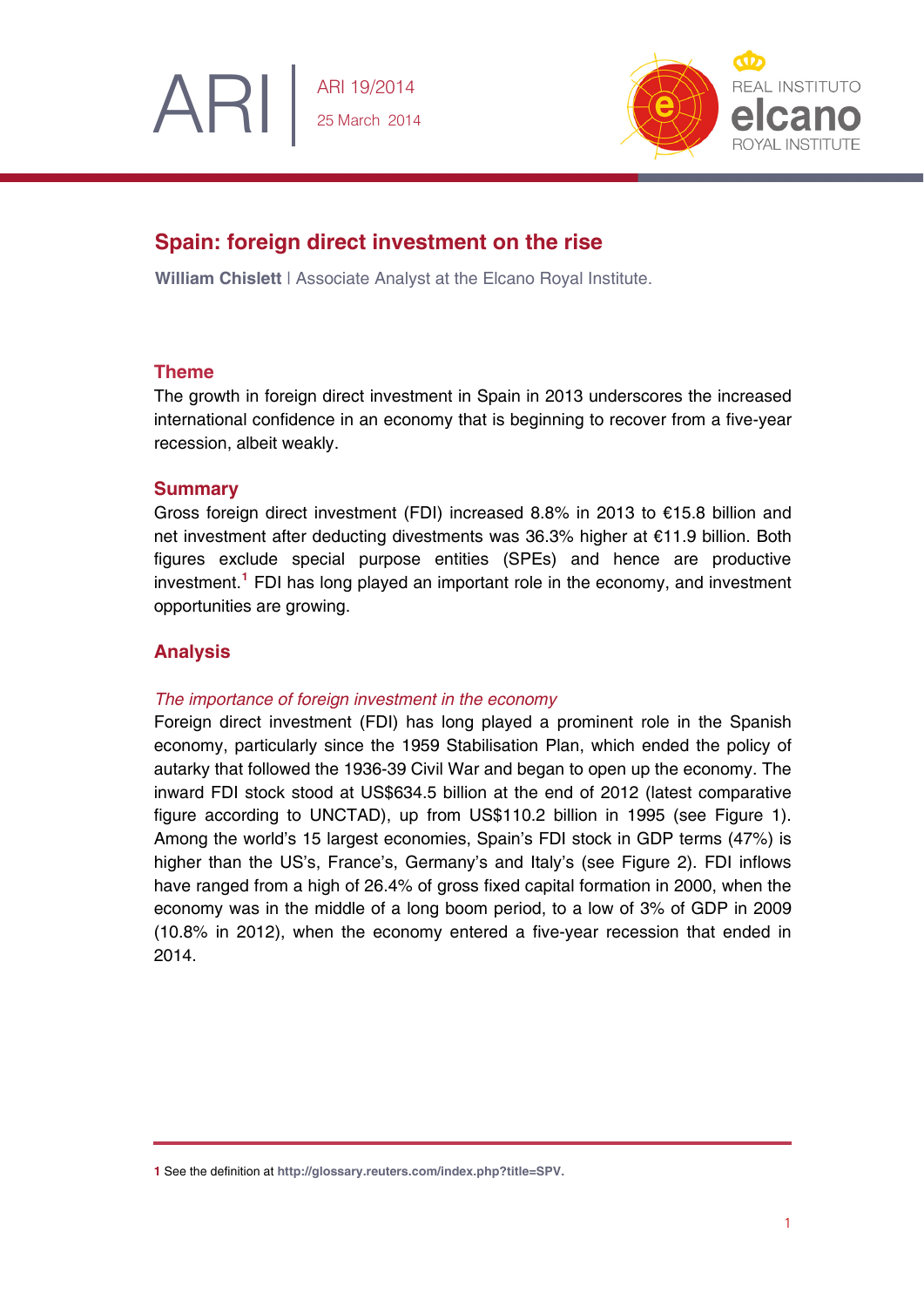|              | 1995    | 2000    | 2005    | 2011    | 2012    |
|--------------|---------|---------|---------|---------|---------|
| France       | 237.4   | 390.9   | 888.9   | 956.2   | 1,094.9 |
| Germany      | 165.9   | 271.6   | 476.0   | 709.7   | 716.3   |
| Italy        | 65.3    | 122.5   | 237.4   | 339.3   | 356.9   |
| <b>Spain</b> | 110.2   | 156.3   | 384.5   | 622.0   | 634.5   |
| UK           | 199.7   | 438.6   | 840.6   | 1,184.5 | 1,321.3 |
| US           | 1,005.7 | 2,783.2 | 2,817.9 | 3,509.3 | 3,931.9 |

**Figure 1. Inward FDI stocks by selected countries (US\$ billion), 1995-2012** 

Source: World Investment Report 2013, UNCTAD.

| Figure 2. Inward Stock of FDI (% of GDP), 1995-2012 |      |      |      |      |      |
|-----------------------------------------------------|------|------|------|------|------|
|                                                     | 1995 | 2000 | 2005 | 2011 | 2012 |
| France                                              | 15.1 | 29.4 | 41.5 | 34.5 | 39.5 |
| Germany                                             | 6.6  | 14.4 | 18.8 | 19.7 | 21.1 |
| Italy                                               | 5.8  | 11.2 | 13.4 | 15.4 | 17.7 |
| <b>Spain</b>                                        | 18.5 | 26.9 | 34.0 | 42.1 | 47.0 |
| <b>UK</b>                                           | 17.3 | 29.7 | 36.9 | 48.8 | 54.4 |
| US                                                  | 13.6 | 27.9 | 22.3 | 23.4 | 26.2 |

| Figure 2. Inward stock of FDI (% of GDP), 1995-2012 |  |  |  |
|-----------------------------------------------------|--|--|--|

Source: World Investment Report 2013, UNCTAD.

Inward FDI surged after Spain joined the European Economic Community (EEC) in 1986; at times it seemed as if the country was up for sale. Liberalisation opened up opportunities for foreign companies in a country with a sizeable domestic market, growth potential and the possibilities of using Spain as a platform for exports. These factors assumed as much if not more importance than wage levels, where the gap relative to the then EEC-15 had been narrowing fast until devaluations in 1992 and 1993 began to restore competitiveness.

Spain's motor industry, the world's  $8<sup>th</sup>$ -largest producer of cars, which generated 14.5% of merchandise exports in 2013, has been entirely owned by multinationals since 1986 when Seat, founded in 1950 with Fiat's assistance, was sold to Volkswagen (see Figures 3 and 4). Multinationals are also strong in cement (Portland and Lafarge Asland), an industry in the doldrums since 2008 because of the collapse of the property sector, steel (ArcelorMittal), electrical appliances (Sony, Philips and Electrolux), electronic components (Siemens and Robert Bosch), electronics (Philips and Honeywell), information technology (IBM and HP) and some consumer products (Unilever and Procter & Gamble). Barclays, Citibank and Deutsche Bank have retail networks, but their share of the market is small. The foreign presence in insurance (Allianz, Axa, Aviva and Generali) is larger than in banking. The French Auchan (known in Spain as Alcampo) and Carrefour groups led a revolution in Spanish retailing, opening hypermarkets that lured customers away from traditional corner shops.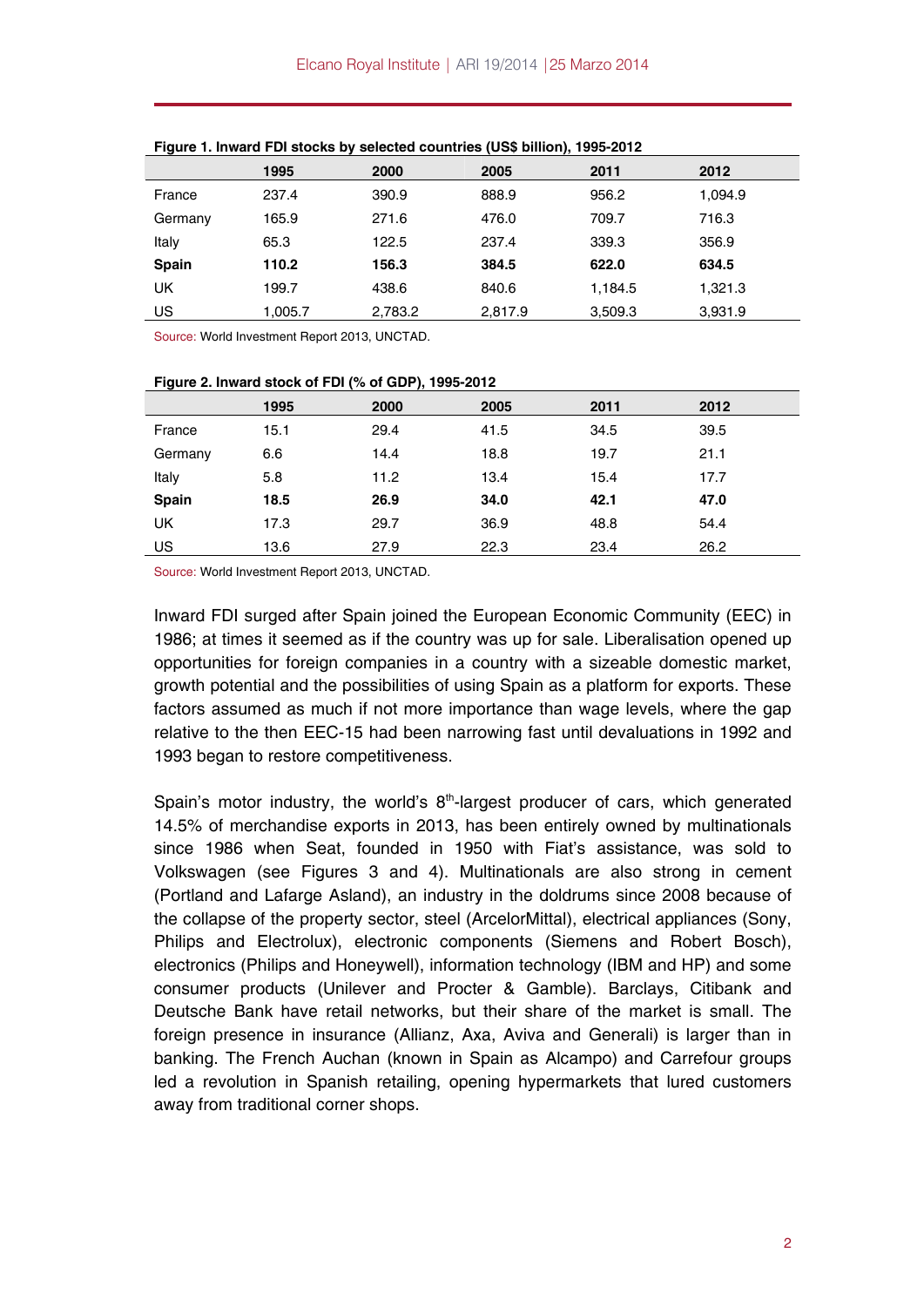|                | <b>Million units</b> |                  | <b>Million units</b> |
|----------------|----------------------|------------------|----------------------|
| 1. China       | 16.66                | 9. Mexico        | 1.82                 |
| 2. Japan       | 7.86                 | 10.Russia        | 1.80                 |
| 3. Germany     | 5.43                 | 11.France        | 1.48                 |
| 4. US          | 4.54                 | 12.UK            | 1.46                 |
| 5. South Korea | 4.16                 | 13. Thailand     | 1.09                 |
| 6. India       | 3.21                 | 14.CzechRepublic | 1.02                 |
| 7. Brazil      | 2.80                 | 15.Slovakia      | 1.00                 |
| 8. Spain       | 1.84                 |                  |                      |

| Figure 3. Top-15 car producers, 2013 (millions of units) (1) |  |  |  |  |  |
|--------------------------------------------------------------|--|--|--|--|--|
|--------------------------------------------------------------|--|--|--|--|--|

(1) Excluding commercial vehicles.

Source: OICA.

| <b>There T.</b> Output and CAponto Of Outs and mademail vehicles (minion), 2007 TZ |        |                |                                |  |
|------------------------------------------------------------------------------------|--------|----------------|--------------------------------|--|
|                                                                                    | Output | <b>Exports</b> | Exports as a % of total output |  |
| 2007                                                                               | 2.88   | 2.38           | 82.6                           |  |
| 2008                                                                               | 2.54   | 2.18           | 85.8                           |  |
| 2009                                                                               | 2.17   | 1.88           | 86.7                           |  |
| 2010                                                                               | 2.38   | 2.97           | 87.0                           |  |
| 2011                                                                               | 2.37   | 2.12           | 89.4                           |  |
| 2012                                                                               | 1.97   | 1.72           | 87.4                           |  |
| 2013                                                                               | 2.16   | 1.87           | 86.5                           |  |

### **Figure 4. Output and exports of cars and industrial vehicles (million), 2007-12**

Source: Anfac.

In 2011 (latest figure available), 36.4% of the stock of foreign investment in Spain was in manufacturing industries (see Figure 5). Companies with foreign capital provided employment to 1.23 million people in 2011 out of a total of 19.3 million jobholders (see Figure 6). The annual turnover of foreign affiliates in Spain is around €400 billion (40% of GDP).

#### **Figure 5. Distribution of foreign direct investment in Spain by sector, 2011 (% of total) (1)**

| <b>Sector</b>                              | % of total stock |
|--------------------------------------------|------------------|
| Agriculture                                | 0.2              |
| <b>Extractive industries</b>               | 0.7              |
| Manufacturing industries                   | 36.4             |
| Energy                                     | 19.3             |
| Construction                               | 3.7              |
| Transport and storage                      | 2.7              |
| Financial and insurance activities         | 8.8              |
| Wholesale and retail trade: motor industry | 10.5             |
| Other activities                           | 17.7             |
| Total                                      | 100.0            |

(1) Excluding special purpose entities. See the definition at **<http://glossary.reuters.com/index.php?title=SPV>**.

Source: Registry of Foreign Investments.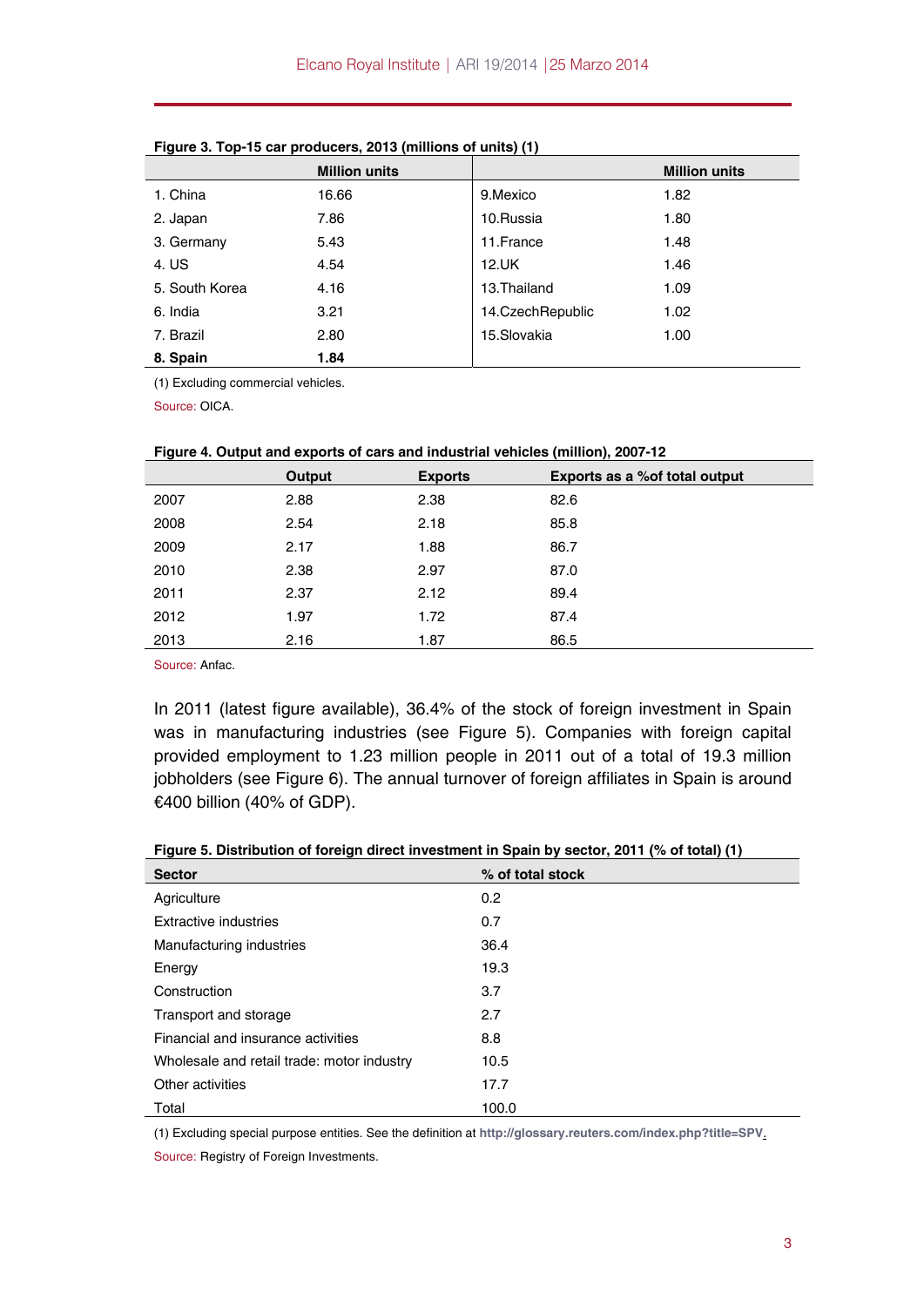|                        | <b>National total</b> |            |               | <b>Companies with foreign capital</b> |
|------------------------|-----------------------|------------|---------------|---------------------------------------|
|                        | <b>Number</b>         | % of total | <b>Number</b> | % of total                            |
| <b>Primary sectors</b> | 760,200               | 4.2        | 4,236         | 0.3                                   |
| Industry               | 2,555,300             | 14.1       | 419.647       | 33.8                                  |
| Construction           | 1,393,000             | 7.7        | 43.586        | 3.5                                   |
| <b>Services</b>        | 13,396,200            | 74.0       | 772,259       | 62.3                                  |
| Total                  | 18,104,700            | 100.0      | 1,239,728     | 100.0                                 |

#### **Figure 6. Employment by sectors**

Source: National Statistics Office (INE) and Registry of Foreign Investments.

### *Improved international confidence*

International investor confidence in the Spanish economy has improved significantly. This is reflected in the sharp drop in the risk premium on 10-year government bonds over the benchmark equivalent German bonds –to below 200 bp this year (177 bp on 24 March), down from a peak of 637 bp in July 2012–, and the exit in January from the €41 billion bailout of some banks by the European Stability Mechanism. Government bond yields are at less than half the level they reached in 2012. The current account was in surplus last year (0.7% of GDP) for the first time in 27 years, thanks to a significant degree, to the continued growth in exports.**[2](#page-3-0)** The deficit reached 10% in 2007. In recognition of the re-balancing of the economy, Moody's upgraded Spain's sovereign credit rating one notch to Baa2 in February with a positive outlook.

There have been several landmark investments in recent months: the acquisition by Berkshire Hathaway, run by Warren Buffett, of Caixabank's life insurance business for €600 million, the purchase by Bill Gates, the co-founder of Microsoft, of a 6% stake in the construction giant FCC for €113.5 million and the €7.2 billion purchase of the broadband company ONO by Vodafone, the world's second-largest wireless carrier.

Emilio Botín, the chairman of Banco Santander, the euro zone's largest bank by market capitalisation, told reporters while on a visit to New York last autumn, 'We are living a fantastic time, money is arriving from everywhere'.

The labour market is more flexible, as a result of the government's reforms in 2012. Spain's staggeringly high unemployment rate of 26% (more than double the euro zone average) is due not only to an unsustainable economic model, excessively based on the construction and property sectors, but to higher firing costs and the dual and dysfunctional labour market split between insiders (those in a privileged situation on permanent contracts) and outsiders (those on fixed-term contracts). The reforms have lowered firing costs for workers on permanent contracts and given

<span id="page-3-0"></span>**<sup>2</sup>** See the author's report 'Spain's exports: the economy's salvation' at

**[http://www.realinstitutoelcano.org/wps/portal/web/rielcano\\_en/contenido?WCM\\_GLOBAL\\_CONTEXT=/elcan](http://www.realinstitutoelcano.org/wps/portal/web/rielcano_en/contenido?WCM_GLOBAL_CONTEXT=/elcano/elcano_in/zonas_in/international+economy/ari47-2013-chislett-spain-exports-economy-salvation) [o/elcano\\_in/zonas\\_in/international+economy/ari47-2013-chislett-spain-exports-economy-salvation](http://www.realinstitutoelcano.org/wps/portal/web/rielcano_en/contenido?WCM_GLOBAL_CONTEXT=/elcano/elcano_in/zonas_in/international+economy/ari47-2013-chislett-spain-exports-economy-salvation)**.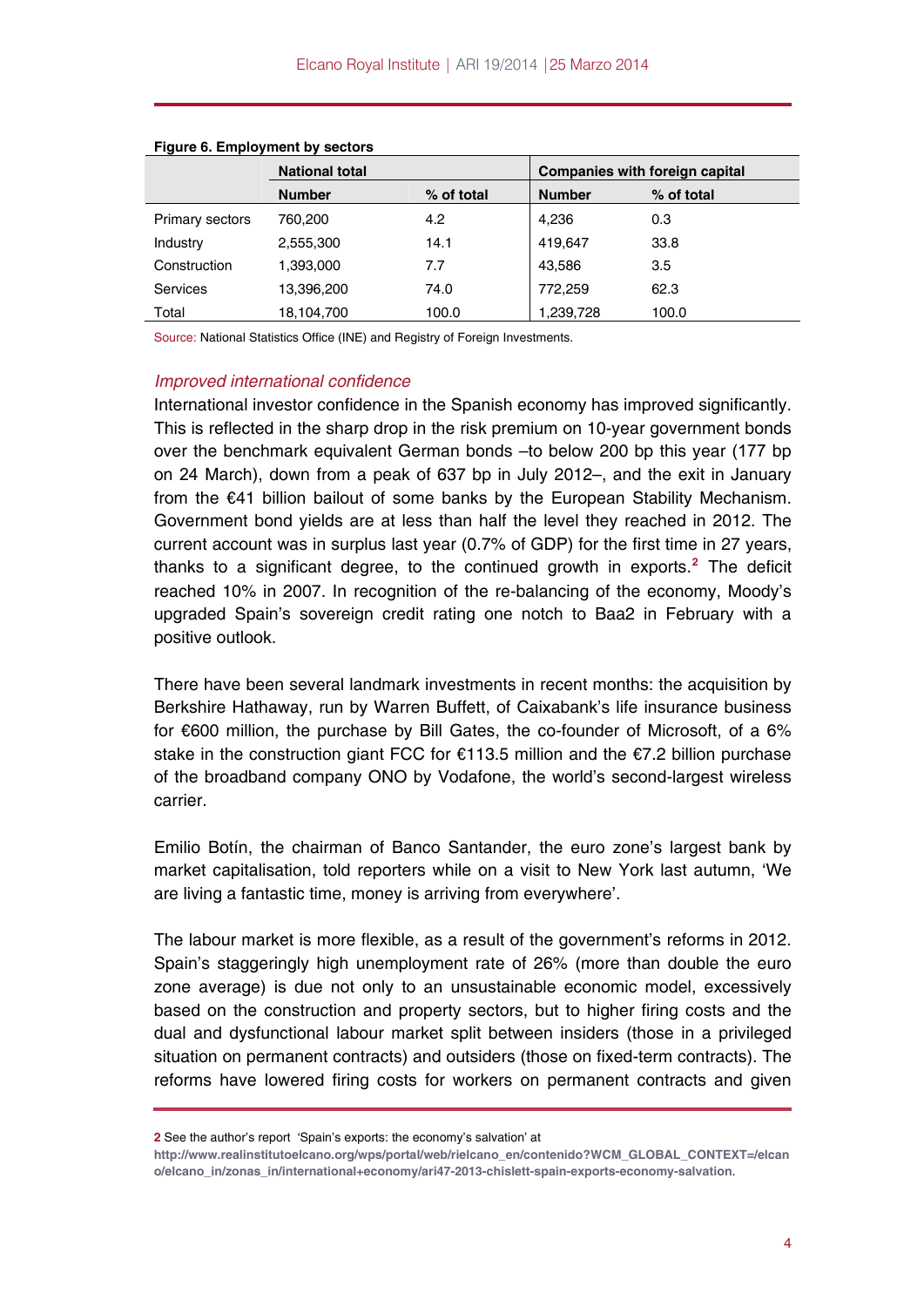companies greater flexibility to negotiate their own deals with their workers and not be bound by centralised sector-wide collective bargaining agreements, A new permanent contract has also been introduced for companies employing fewer than 50 people (95% of total employment in Spain).

Unit labour costs (ULCs), a component of cost competitiveness, have been on a downward trend since 2008 (see Figure 7). They declined 0.4% in the fourth quarter of 2013 over the third quarter, with the fall outpacing the decrease in productivity. ULCs in the OECD area increased 0.1%. Spain has regained around half of the competitiveness it lost before the crisis.



**Figure 7. Unit labour costs (2000 = 100)** 

The government has also halted the fragmentation of the domestic market. Parliament approved the law to guarantee the unity of the market last December. This enables companies to operate throughout Spain with a single licence as they no longer need permits to operate in each of the country's 17 regions, as could happen in the past. Different regions imposed different rules on companies, deterring them from expanding outside their home market. In one of the more absurd examples cited as a reason for the new measure, a company making slot machines had to manufacture 17 different models in order to meet the requirements of each regional government.

There is little room, however, for triumphalism: the unemployment rate will not return to the pre-crisis level of 8% (high by the standards of countries such as the US) until 2025, according to the research department of BBVA. The previous economic model, excessively based on bricks and mortar, was labour intensive but unsustainable. When the property bubble burst, jobs were quickly destroyed. The challenge is to move toward a more sustainable and knowledge-based model, but this will take a very long time.

### *Gross investment in 2013, second highest in last five years*

Gross investment in 2013 was 8.8% higher at €15.8 billion, the second-highest figure in the last five years (see Figure 8). Net investment after deducting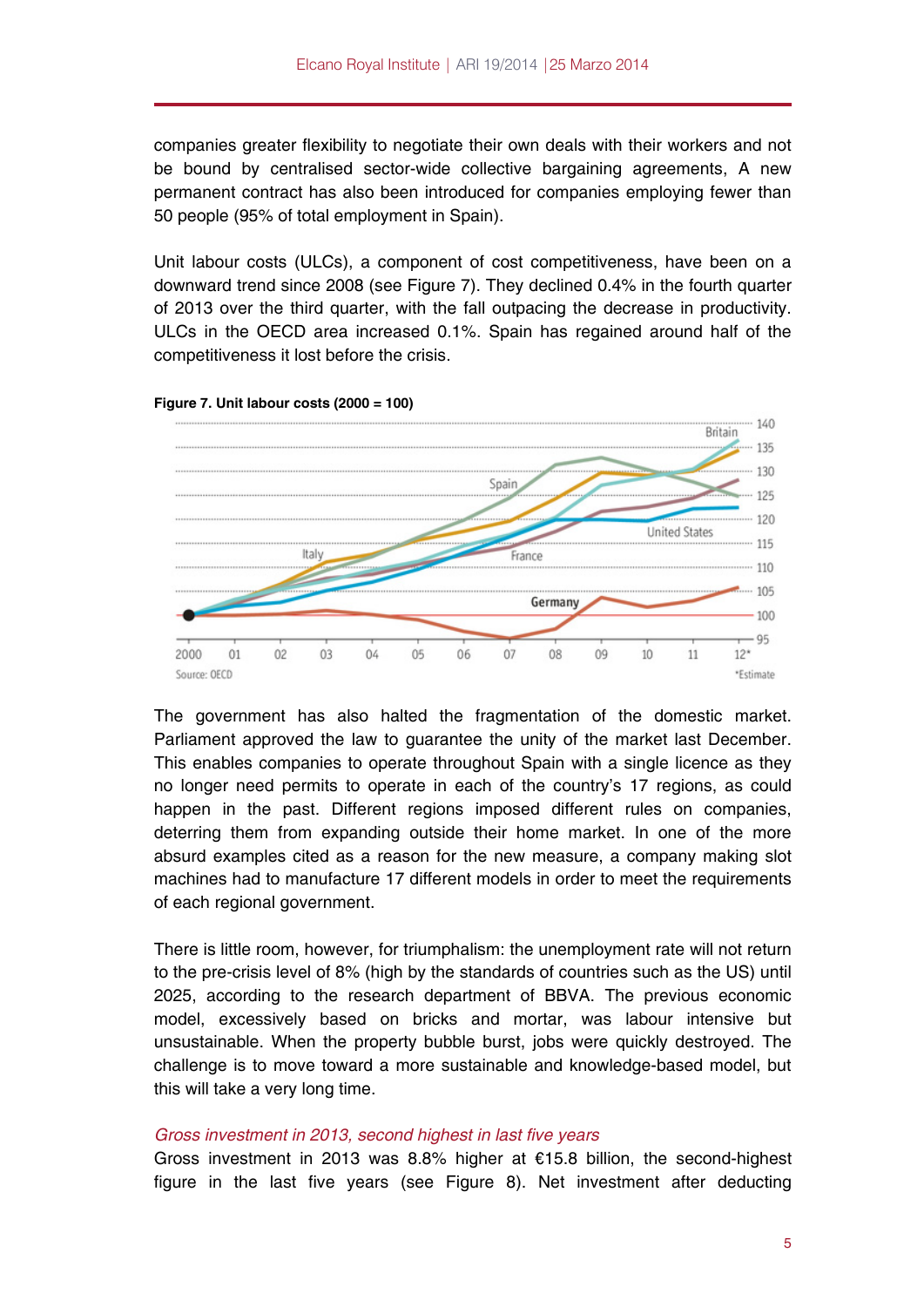divestments was 36.3% higher at €11.9 billion, as a result of a drop of 82% in divestments (from €22.7 billion to €4.0 billion).

|                   | 2009   | 2010   | 2011   | 2012   | 2013   |  |
|-------------------|--------|--------|--------|--------|--------|--|
| Greenfield        | 5,675  | 7,778  | 22,712 | 12.461 | 12,645 |  |
| New plant         | 458    | 213    | 162    | 944    | 188    |  |
| Capital increases | 5.217  | 7.565  | 22,550 | 11.517 | 12,457 |  |
| Acquisitions      | 6,730  | 4.503  | 2.044  | 2,073  | 3,167  |  |
| Total             | 12,405 | 12,282 | 24,756 | 14,533 | 15,812 |  |

|  |  | Figure 8. Gross foreign direct investment in Spain, 2009-13 (€ billion) (1) |  |  |  |  |
|--|--|-----------------------------------------------------------------------------|--|--|--|--|
|--|--|-----------------------------------------------------------------------------|--|--|--|--|

(1) Excluding special purpose entities.

Source: Registry of Foreign Investment.

Almost 80% of the gross investment were capital increases, while new ventures only accounted for 1% and acquisitions the rest. Investment was concentrated in four sectors: financial and insurance activities (€3.1 billion, +42%), manufacturing industries (€2.6 billion, -38.5%), real estate (€1.7 billion, +66.7%) and construction (€1.4 billion, -21.7%) accounted for 57% of the total.

Investment funds have been snapping up at bargain prices real estate repossessed by banks or in the hands of the 'bad bank' Sareb, set up to absorb the souring assets of eight lenders. Property prices have fallen on average by more than 30% since the bursting of the property bubble in 2008. Sareb's first sale was made last April when the private equity firm HIG Capital acquired around 1,000 homes valued at €100 million. Hedge fund managers George Soros and John Paulson have both taken a €92 million stake in a new property investment vehicle called Hispania.

The main investor country was the Netherlands with 14.2% of the total (see Figure 9).

|                   | % of total |
|-------------------|------------|
| Netherlands       | 14.2       |
| Spain (1)         | 12.4       |
| <b>UK</b>         | 11.8       |
| France            | 11.2       |
| Germany           | 8.6        |
| US                | 8.2        |
| Rest of countries | 33.6       |

**Figure 9. Foreign direct investment in Spain by country of ultimate origin in 2013 (% of total)** 

(1) Investment by Spanish companies via their subsidiaries abroad or jurisdictions such as Luxembourg and the Netherlands.

Source: Registry of Foreign Investments.

Spain's lower position in the World Bank's annual Ease of Doing Business does not seem to have affected investment. Spain dropped to 52nd out of 189 countries in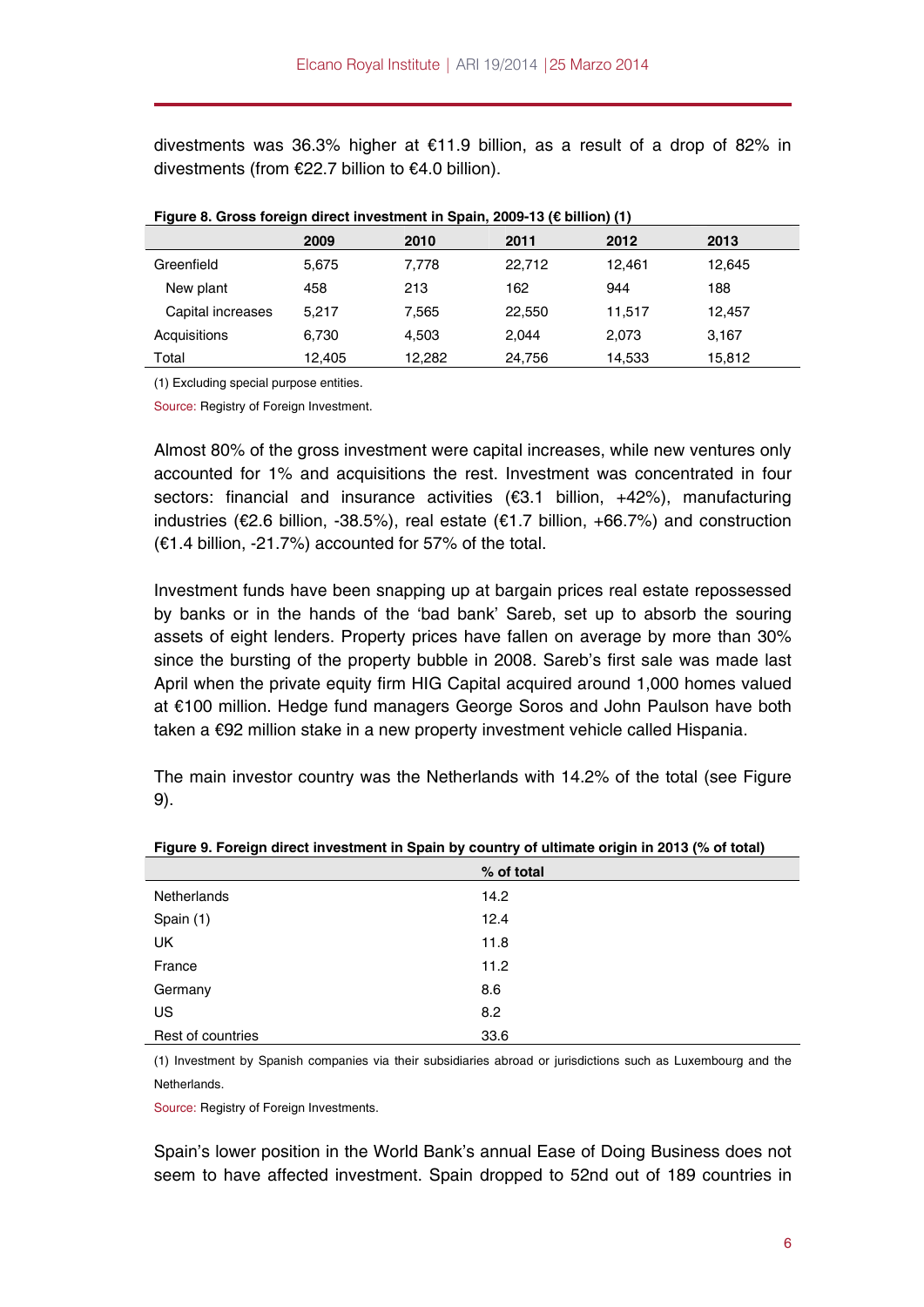the 2014 index from  $46<sup>th</sup>$  position in the 2013 index (see Figure 10). There has, however, been a marked improvement in the maximum number of days required to satisfy the requirements to start a business –to 23 from 47 in 2005–. Yet this is still far more days than Germany (14) and France (6), however. Companies, however, often are up and running in less than 23 days.

|                                   | 2014 index ranking (1) | 2013 index ranking (2) |
|-----------------------------------|------------------------|------------------------|
| Doing business (overall)          | 52                     | 46                     |
| Starting a business               | 142                    | 136                    |
| Dealing with construction permits | 98                     | 91                     |
| Registering property              | 60                     | 56                     |
| Getting credit                    | 55                     | 52                     |
| <b>Protecting investors</b>       | 98                     | 95                     |
| Paying taxes                      | 67                     | 33                     |
| Trading across borders            | 32                     | 35                     |
| <b>Enforcing contracts</b>        | 59                     | 58                     |
| Resolving insolvency              | 22                     | 20                     |

(1) Out of 189 countries, benchmarked to June 2013.

(2) Out of 185 countries, between June 2010 and May 2011.

Source: Doing Business reports, World Bank.

#### *Prospects*

The motor industry is moving into a higher gear, judging by the spate of recent announcements such as General Motors' decision to invest €210 million in its plant in Zaragoza, the company's largest in Europe, following an investment of  $€170$ million in 2013. The plant will start producing this year the Mokka SUV. GM workers agreed a wage freeze for 2013 and 2014 to help the plant compete better with others in Europe. The Michelin group is to invest €25 million in its factory at Valladolid, in addition to the €30 million being invested in its plant at Aranda del Duero, while Germany's Bayer invested €6 million in its plant in Asturias so that it can produce the entire global aspirin output. In one of the first industrial investments in Spain by China, the industrial holding Boer Power acquired Temper, an electrical equipment company that was immersed in insolvency proceedings.

The *Consejo Empresarial para la Competitividad* (Business Council for Competitiveness) has identified six sectors which are particularly promising for foreign investment as they are not only internationally competitive but have proved to be more resilient to the crisis than others, thanks to their growing international focus, innovation and highly-qualified personnel in a context of lower labour costs compared to competitors. They are: the automotive sector, biotechnology, food and agriculture, ICTs and audiovisual, aerospace and machine-tooling (see Figure 11). These added value sectors generate around 35% of exports and employ more than 2 million people.